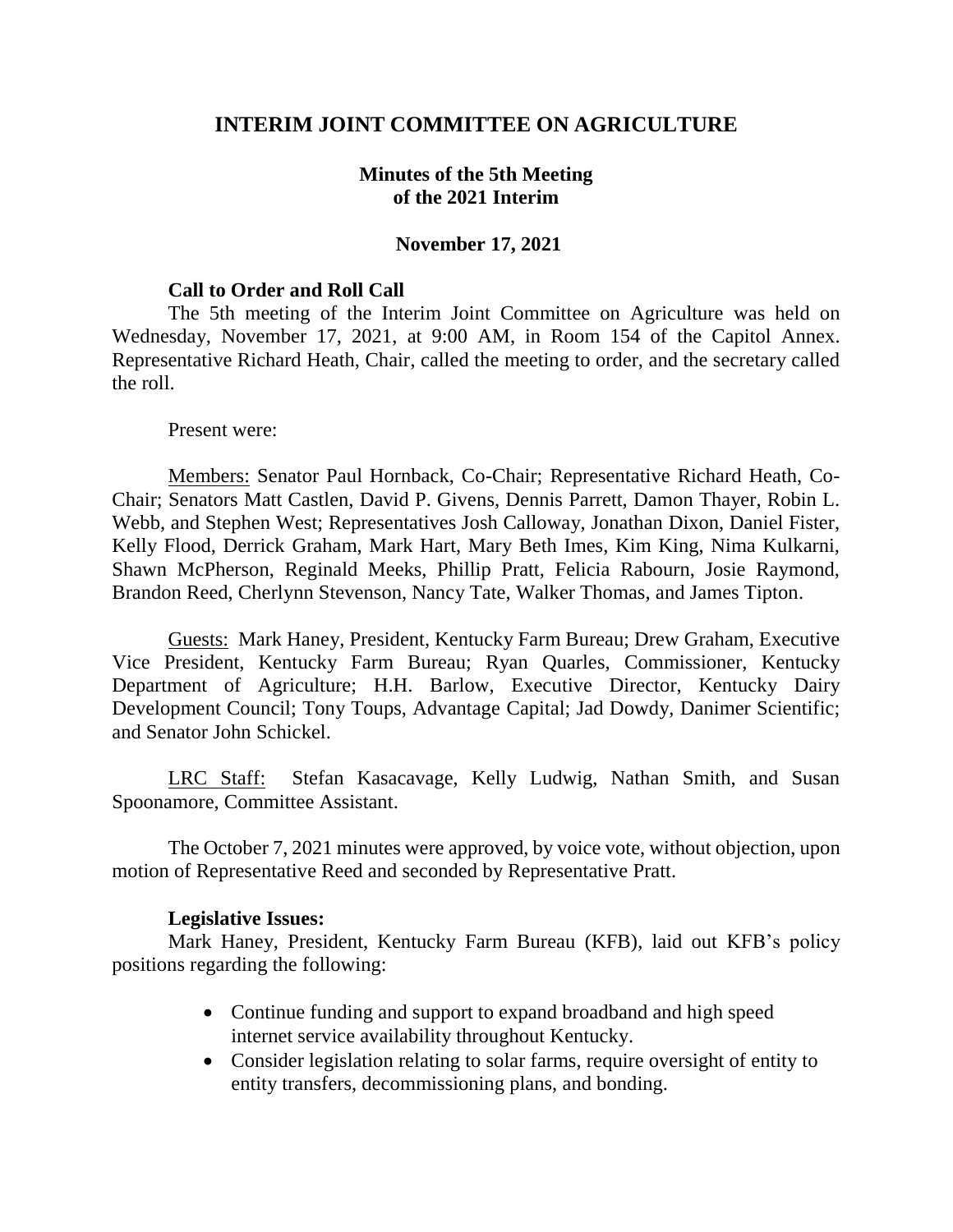- Continue 50 percent allocation of Master Settlement Agreement Fund to Agricultural Development Board for the purpose of improving net farm income of individual farmers in production agriculture.
- Reform Kentucky tax code and maintain agricultural sales tax exemptions for production agriculture.
- Support the provisions of House Bill 44 (KRS 132.010), limiting revenue from property taxes to 4 percent plus new growth.
- Support adequate funding for rural secondary and county roads.
- Support adequate funding to the Kentucky Department of Agriculture.

In response to Senator Hornback, Mr. Haney said that when solar energy issues are brought up at the county level, landowners, adjoining landowners, and others want answers regarding private property rights. Regulations and oversight are critical.

Senator Hornback said that this may be a good time to start talking about a funding mechanism for the Purchase of Agricultural Conservation Easement (PACE) program to help preserve and protect valuable farm land from any broad-based projects such as solar. Senator Hornback asked if KFB would support a policy that would charge a broad-based impact fee, per acre, for all lands taken out of agriculture use. In response to Senator Hornback, Mr. Haney said that KFB does not have a policy stance on such a fee.

In response to Representative Thomas, Mr. Haney said that KFB is waiting to see the distribution plan of monies received from the federal government for broadband expansion.

Representative Pratt noted that another issue to watch for is how the Waters of the United States (WOTUS) rule will adversely impact every farmer in the United States. In addition, he stated that farmers are suffering financially from the rising cost of fertilizer and chemicals. In response, Mr. Haney stated that KFB is working in tandem with American Farm Bureau Federation in discussing the impact of the proposed WOTUS rules.

Senator West stated that solar energy will be one of the most important issues discussed during the 2022 Regular Session. At this time there are 30,000 acres slated for solar projects.

In response to Representative Tipton, Mr. Haney said that KFB was not aware of a meat processing plant proposal in Western Kentucky until the announcement was made that the company chose to locate in Missouri.

Ryan Quarles, Commissioner, Kentucky Department of Agriculture (KDA), stated that 2021 had been a good year for agriculture production. The number of show exhibitors and animals at the State Fair and the North American International Livestock Show were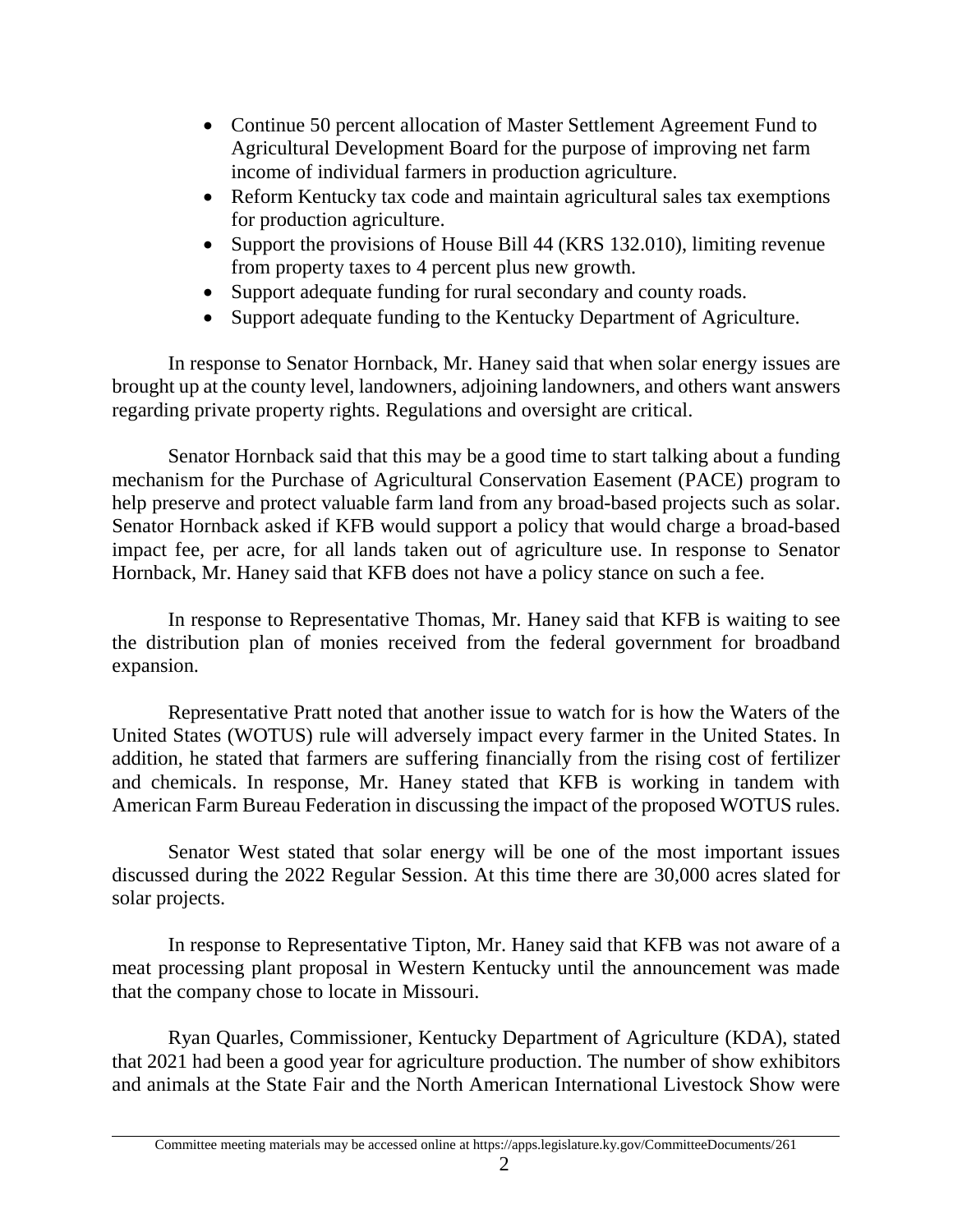up substantially. KDA submitted its legislative proposals for the 2022 Regular Session as follows:

- Support adequate funding for the Department of Agriculture's operating budget to include staff salary increases.
- Direct American Rescue Plan Act of 2021 funds to include the following: food bank purchases of proteins for distribution, establish a grant program for food banks to purchase shelving, storage, etc., update Future Farmers of America (FFA) facilities, and allocate funding for county fair facility renovations.
- Modernize motor fuel statutes.
- Modernize amusement ride statutes.
- Encourage Congress to consider research and farm practices in drone technology legislation.

Commissioner Quarles said that approximately \$7 million had been invested in 30 meat processing plants across Kentucky. He said that Chaney's Dairy is now selling milk to 41 Kroger stores.

Representative Graham said it was his understanding that the American Food Group processing plant proposal in Hopkinsville failed because it was not supported by the local community. Commissioner Quarles stated that the project failed because local leadership was excluded and untrue rumors were abundant. Also, the project failed to include key groups such as the Kentucky Cattlemen's Association and KDA. Senator Webb noted that communities and local and state officials need to be educated on agricultural projects, especially those like the meat processing plant. There are many anti-agriculture groups who thrive on releasing false information to the public.

Mr. Tony Toups, Advantage Capital and Jad Dowdy, Danimer Scientific, discussed ways to increase capital for small businesses in rural Kentucky. Their recommendations were:

- Support the Kentucky Rural Jobs and Opportunity Fund; incentivizing investors and access to capital to rural businesses.
- Model language from the federal New Markets Program and Opportunity Zone legislation.

H.H. Barlow, Executive Director, Kentucky Dairy Development Council (KDDC), said that the three main goals of KDDC are to improve farmer profitability, improve the quality of milk, and encourage farmers to adopt and implement the latest technology through education and involvement opportunities. Despite losing two-thirds of dairy farms over the last 15 years, Kentucky's dairy farmers are contributing \$175 million to the